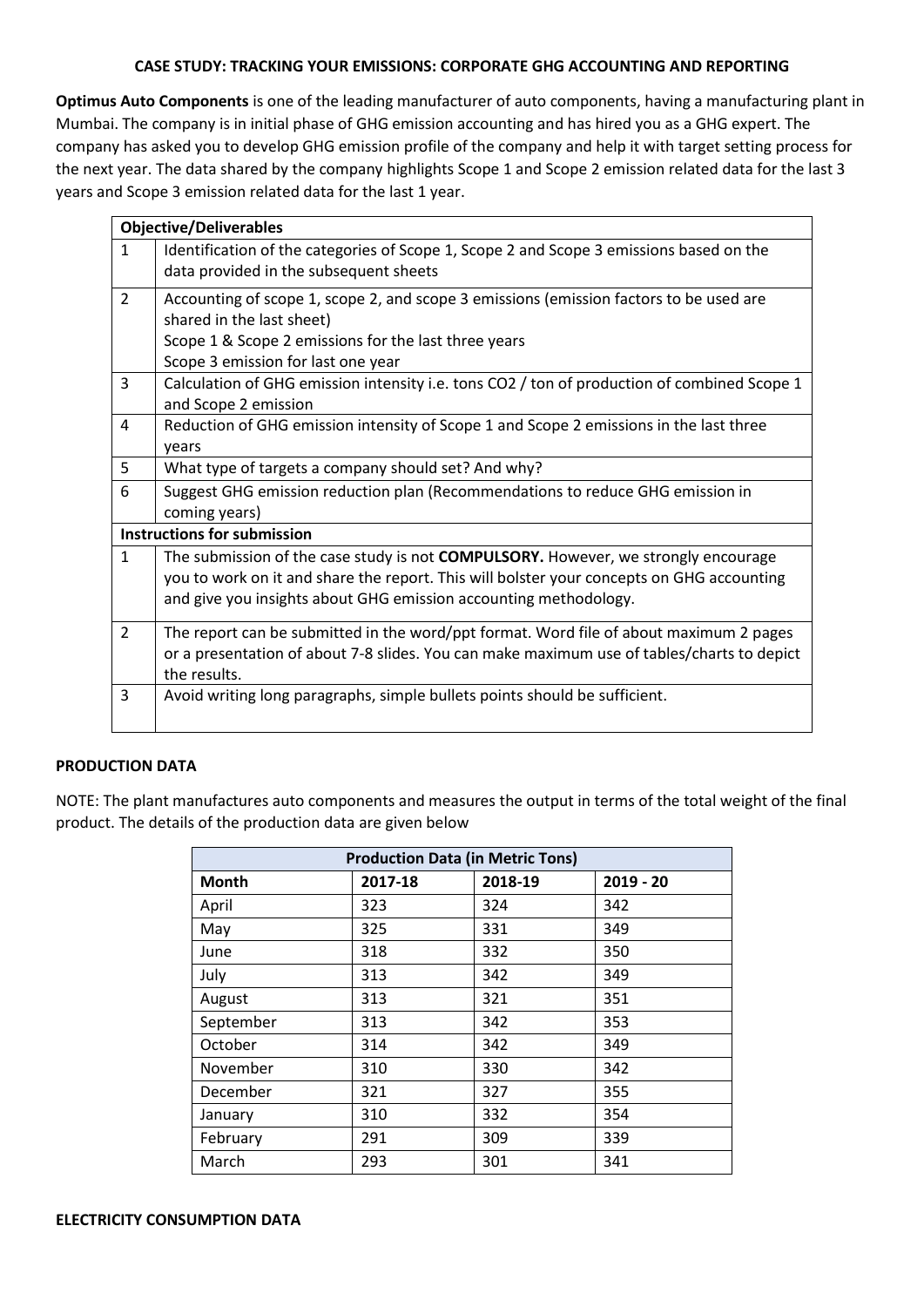| Total Electricity (from grid, solar power and DG set) consumed by<br>the plant in kWh |         |         |             |  |  |  |
|---------------------------------------------------------------------------------------|---------|---------|-------------|--|--|--|
| Month                                                                                 | 2017-18 | 2018-19 | $2019 - 20$ |  |  |  |
| April                                                                                 | 52340   | 53023   | 54392       |  |  |  |
| May                                                                                   | 52057   | 53094   | 55984       |  |  |  |
| June                                                                                  | 60947   | 59068   | 60197       |  |  |  |
| July                                                                                  | 57038   | 58094   | 58172       |  |  |  |
| August                                                                                | 52713   | 53047   | 52874       |  |  |  |
| September                                                                             | 55024   | 57001   | 56298       |  |  |  |
| October                                                                               | 52839   | 54094   | 54198       |  |  |  |
| November                                                                              | 53997   | 54983   | 56023       |  |  |  |
| December                                                                              | 58203   | 59328   | 59287       |  |  |  |
| January                                                                               | 57393   | 58093   | 58264       |  |  |  |
| February                                                                              | 48093   | 49023   | 50124       |  |  |  |
| March                                                                                 | 50293   | 51346   | 52983       |  |  |  |

| Solar power generated from 100 kW rooftop panels<br>(kWh) |                              |       |       |  |  |  |  |
|-----------------------------------------------------------|------------------------------|-------|-------|--|--|--|--|
| $2018 - 19$<br><b>Month</b><br>$2017 - 18$<br>2019-20     |                              |       |       |  |  |  |  |
| April                                                     |                              |       | 14239 |  |  |  |  |
| May                                                       |                              |       | 13204 |  |  |  |  |
| June                                                      |                              |       | 11024 |  |  |  |  |
| July                                                      |                              |       | 10934 |  |  |  |  |
| August                                                    |                              |       | 9820  |  |  |  |  |
| September                                                 |                              | 8900  | 8704  |  |  |  |  |
| October                                                   |                              | 9420  | 9673  |  |  |  |  |
| November                                                  | $\overline{\phantom{0}}$     | 10294 | 9981  |  |  |  |  |
| December                                                  |                              | 11034 | 10957 |  |  |  |  |
| January                                                   | $\qquad \qquad \blacksquare$ | 13093 | 12305 |  |  |  |  |
| February                                                  |                              | 14064 | 14048 |  |  |  |  |
| March                                                     |                              | 13245 | 14530 |  |  |  |  |

| <b>Electricity generated from DG Set</b><br>(kWh) |                              |                              |                          |  |  |
|---------------------------------------------------|------------------------------|------------------------------|--------------------------|--|--|
| <b>Month</b>                                      | $2017 - 18$                  | $2018 - 19$                  | 2019-20                  |  |  |
| April                                             | 235                          | $\overline{a}$               | $\overline{\phantom{a}}$ |  |  |
| May                                               | 253                          | 212                          | 198                      |  |  |
| June                                              | ۰                            | 143                          | $\overline{\phantom{a}}$ |  |  |
| July                                              | $\overline{\phantom{a}}$     | $\overline{\phantom{0}}$     | $\overline{\phantom{a}}$ |  |  |
| August                                            | 146                          | 256                          | $\overline{\phantom{a}}$ |  |  |
| September                                         | 189                          | $\qquad \qquad \blacksquare$ | $\overline{\phantom{a}}$ |  |  |
| October                                           | $\qquad \qquad \blacksquare$ | 253                          | $\overline{\phantom{a}}$ |  |  |
| November                                          | $\overline{\phantom{a}}$     | 153                          | 162                      |  |  |
| December                                          | $\overline{\phantom{0}}$     | $\overline{a}$               | $\overline{\phantom{a}}$ |  |  |
| January                                           | 325                          | $\overline{a}$               | 214                      |  |  |
| February                                          | $\overline{\phantom{a}}$     | $\overline{a}$               | 230                      |  |  |
| March                                             | $\overline{\phantom{a}}$     | $\overline{a}$               | $\overline{\phantom{a}}$ |  |  |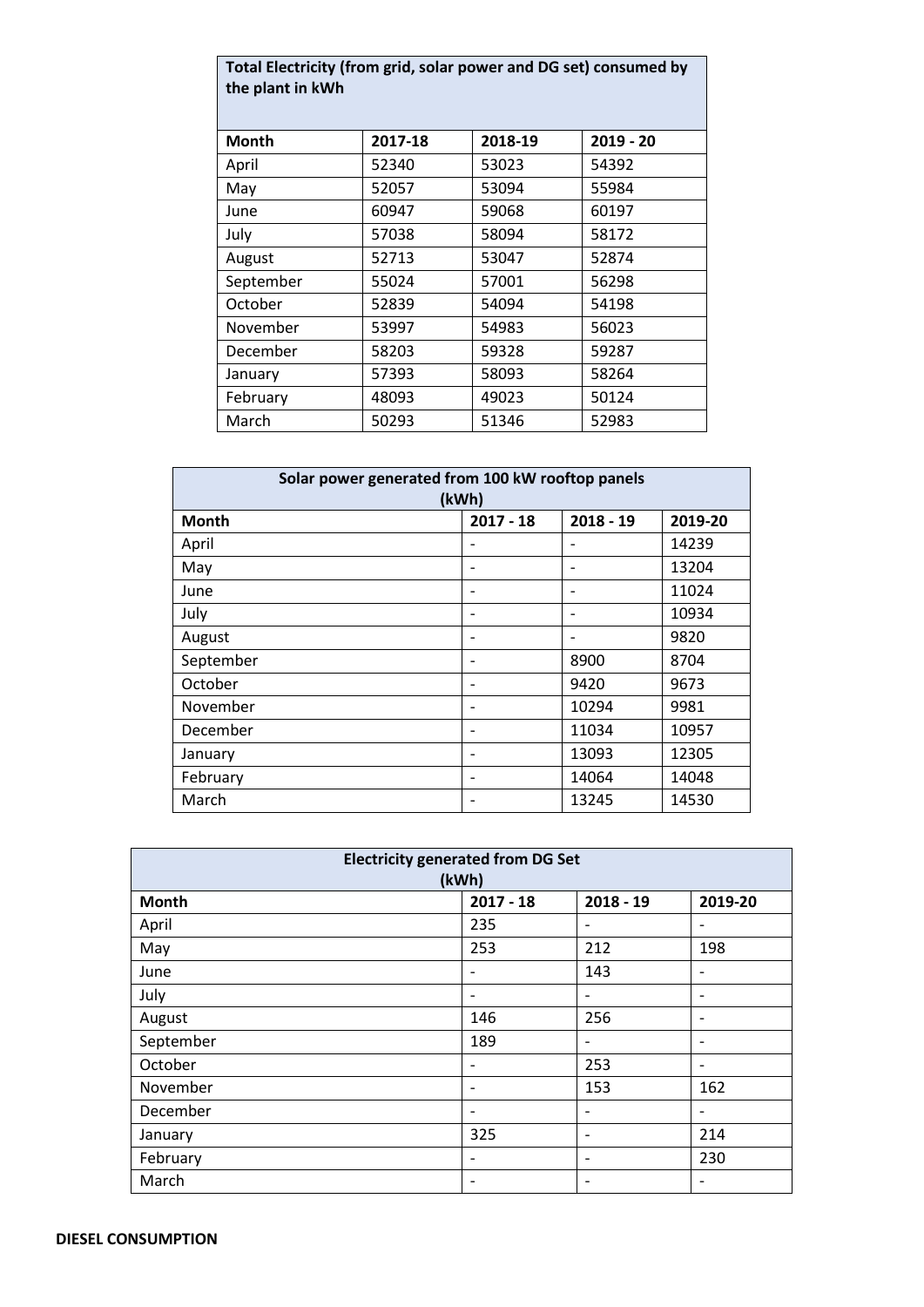Note: Plant uses Diesel mainly for their forklifts and is used in DG set, which is kept as a power back up

| <b>Diesel consumption in litres</b> |              |            |              |            |              |            |  |  |
|-------------------------------------|--------------|------------|--------------|------------|--------------|------------|--|--|
| <b>Month</b>                        | $2017 - 18$  |            | 2018-19      |            | 2019-20      |            |  |  |
|                                     | for forklift | for DG set | for forklift | for DG set | for forklift | for DG set |  |  |
| April                               | 368          | 59         | 321          | 0          | 328          | 0          |  |  |
| May                                 | 323          | 64         | 336          | 56         | 327          | 52         |  |  |
| June                                | 349          | 0          | 363          | 37         | 357          | 0          |  |  |
| July                                | 316          | 0          | 325          | 0          | 319          | 0          |  |  |
| August                              | 319          | 38         | 289          | 64         | 327          | 0          |  |  |
| September                           | 326          | 48         | 208          | 0          | 378          | 0          |  |  |
| October                             | 364          | 0          | 356          | 65         | 318          | 0          |  |  |
| November                            | 356          | 0          | 329          | 40         | 328          | 43         |  |  |
| December                            | 325          | 0          | 319          | 0          | 368          | 0          |  |  |
| January                             | 309          | 83         | 376          | 0          | 356          | 55         |  |  |
| February                            | 301          | 0          | 356          | 0          | 329          | 59         |  |  |
| March                               | 297          | 0          | 317          | 0          | 389          | 0          |  |  |

#### **COAL CONSUMPTION**

Note: Coal is burnt in the boiler. The plant procures coal from mines by the truck, the coal consumption details are mentioned below.

| <b>Coal Consumption in Tons</b> |                |          |                |                |          |              |                |          |              |
|---------------------------------|----------------|----------|----------------|----------------|----------|--------------|----------------|----------|--------------|
| $2017 - 18$<br><b>Month</b>     |                |          |                | $2019 - 19$    |          |              | $2019 - 20$    |          |              |
|                                 | <b>Opening</b> | Tons of  | <b>Closing</b> | <b>Opening</b> | Tons of  | Closing      | <b>Opening</b> | Tons of  | Closing      |
|                                 | <b>Stock</b>   | coal     | <b>Stock</b>   | <b>Stock</b>   | coal     | <b>Stock</b> | <b>Stock</b>   | coal     | <b>Stock</b> |
|                                 |                | procured |                |                | procured |              |                | procured |              |
| April                           | 487            | 300      | 462            | 432            | 325      | 426          | 344            | 325      | 335          |
| May                             | 462            | 275      | 418            | 426            | 300      | 401          | 335            | 325      | 329          |
| June                            | 418            | 300      | 410            | 401            | 325      | 414          | 329            | 325      | 328          |
| July                            | 410            | 325      | 408            | 414            | 300      | 385          | 328            | 300      | 301          |
| August                          | 408            | 300      | 392            | 385            | 275      | 342          | 301            | 325      | 297          |
| September                       | 392            | 300      | 361            | 342            | 300      | 308          | 297            | 350      | 329          |
| October                         | 361            | 325      | 361            | 308            | 325      | 306          | 329            | 325      | 335          |
| November                        | 361            | 350      | 385            | 306            | 300      | 287          | 335            | 325      | 332          |
| December                        | 385            | 275      | 342            | 287            | 350      | 311          | 332            | 350      | 356          |
| January                         | 342            | 350      | 377            | 311            | 300      | 290          | 356            | 300      | 339          |
| February                        | 377            | 350      | 420            | 290            | 350      | 310          | 339            | 300      | 320          |
| March                           | 420            | 325      | 432            | 310            | 350      | 344          | 320            | 325      | 318          |

#### **NATURAL GAS CONSUMPTION**

**Note: Plant consumes PNG through a pipeline from GAIL for their heat treatment oven. The consumption of PNG is as mentioned below:**

| <b>Consumption of PNG in SCM</b>                  |      |      |      |  |  |  |  |
|---------------------------------------------------|------|------|------|--|--|--|--|
| 2018-19<br>2017-18<br>$2019 - 20$<br><b>Month</b> |      |      |      |  |  |  |  |
| April                                             | 1593 | 1599 | 1616 |  |  |  |  |
| May                                               | 1523 | 1604 | 1608 |  |  |  |  |
| June                                              | 1575 | 1615 | 1645 |  |  |  |  |
| July                                              | 1498 | 1598 | 1636 |  |  |  |  |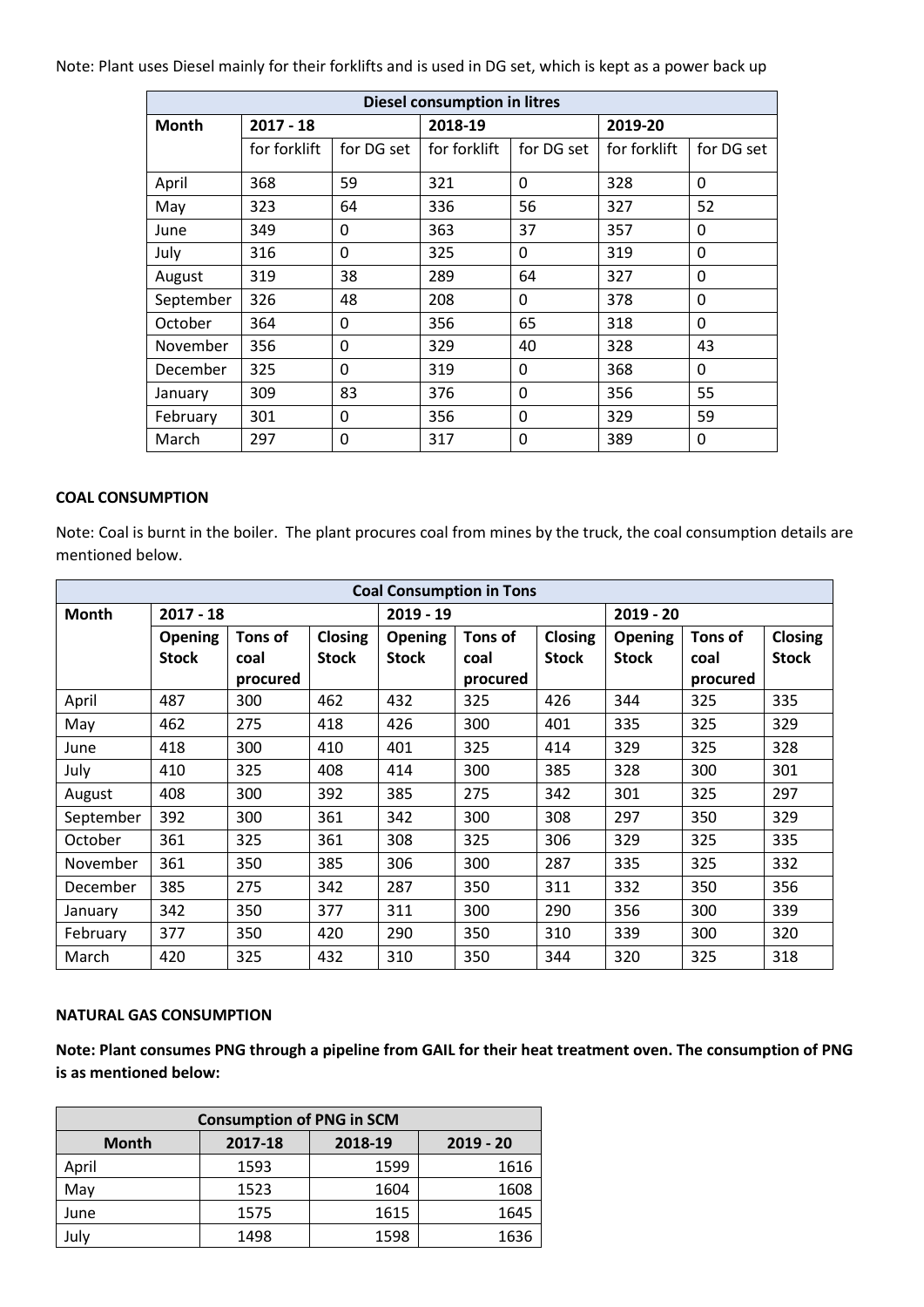| August    | 1510 | 1584 | 1628 |
|-----------|------|------|------|
| September | 1509 | 1624 | 1598 |
| October   | 1502 | 1619 | 1589 |
| November  | 1493 | 1596 | 1578 |
| December  | 1597 | 1587 | 1603 |
| January   | 1519 | 1629 | 1618 |
| February  | 1498 | 1567 | 1569 |
| March     | 1501 | 1578 | 1602 |

### **CONSUMABLES**

Note: For welding operations, plant uses different diffuser gases. Two of which (CO2 and Acetylene) contributes to GHG emissions. The details of these gases are as mentioned below.

Sizes of the cylinders: 1 cylinder of CO2 = 45 kg 1 cylinder of Acetylene = 47 kg Density of acetylene - 1.1kg /m3

| <b>Month</b> | $2017 - 18$            |                                               | $2018 - 19$                        |                                               |                                    | $2019 - 20$                                   |  |
|--------------|------------------------|-----------------------------------------------|------------------------------------|-----------------------------------------------|------------------------------------|-----------------------------------------------|--|
|              | No of CO2<br>cylinders | No of<br><b>Acetylene</b><br><b>Cylinders</b> | No of CO <sub>2</sub><br>cylinders | No of<br><b>Acetylene</b><br><b>Cylinders</b> | No of CO <sub>2</sub><br>cylinders | No of<br><b>Acetylene</b><br><b>Cylinders</b> |  |
| April        | 4                      | 2                                             | 4                                  | $\overline{2}$                                | 4                                  | 2                                             |  |
| May          | $\overline{4}$         | $\overline{2}$                                | 4                                  | $\overline{2}$                                | 4                                  | 3                                             |  |
| June         | 3                      | $\overline{2}$                                | 4                                  | $\overline{2}$                                | 3                                  | $\mathbf{1}$                                  |  |
| July         | $\overline{4}$         | 1                                             | 4                                  | $\overline{2}$                                | 4                                  | $\overline{2}$                                |  |
| August       | 4                      | 1                                             | 5                                  | 3                                             | 4                                  | 3                                             |  |
| September    | 3                      | $\overline{2}$                                | 4                                  | $\overline{2}$                                | 5                                  | 3                                             |  |
| October      | $\overline{4}$         | 1                                             | 4                                  | $\overline{2}$                                | 5                                  | $\overline{2}$                                |  |
| November     | 3                      | $\overline{2}$                                | 3                                  | $\mathbf 1$                                   | 4                                  | $\overline{2}$                                |  |
| December     | 3                      | $\overline{2}$                                | 4                                  | $\overline{2}$                                | 4                                  | $\overline{2}$                                |  |
| January      | $\overline{4}$         | $\overline{2}$                                | 4                                  | $\overline{2}$                                | 5                                  | 1                                             |  |
| February     | 3                      | 1                                             | 3                                  | $\overline{2}$                                | 4                                  | $\overline{2}$                                |  |
| March        | 3                      | 1                                             | 3                                  | 1                                             | 4                                  | $\overline{2}$                                |  |

### **EMPLOYEES COMMUTE**

As per your suggestion to account for Scope 3 emissions, the HR team of the plant conducted a survey to identify the mode of transport used by employees and average distance travelled by them. The consolidated details for 2019-20 are as mentioned below.

| <b>Mode of transport</b>  |        | No of employees using<br>2 wheeler | No of employees using<br>4 wheeler petrol | No of employees using<br>4 wheeler diesel |
|---------------------------|--------|------------------------------------|-------------------------------------------|-------------------------------------------|
|                           | 5 kms  | 80                                 | 7                                         | 8                                         |
| & from)<br>daily          | 10 kms | 60                                 | 2                                         | 15                                        |
| $\overline{5}$<br>verage  | 20 kms | 40                                 | 8                                         | 5                                         |
| kms<br>travel<br>$\equiv$ | 30 kms | $\Omega$                           | 10                                        | 15                                        |
| Mileage                   |        |                                    |                                           |                                           |
| 2-wheeler                 |        | 40 kms / litre                     |                                           |                                           |